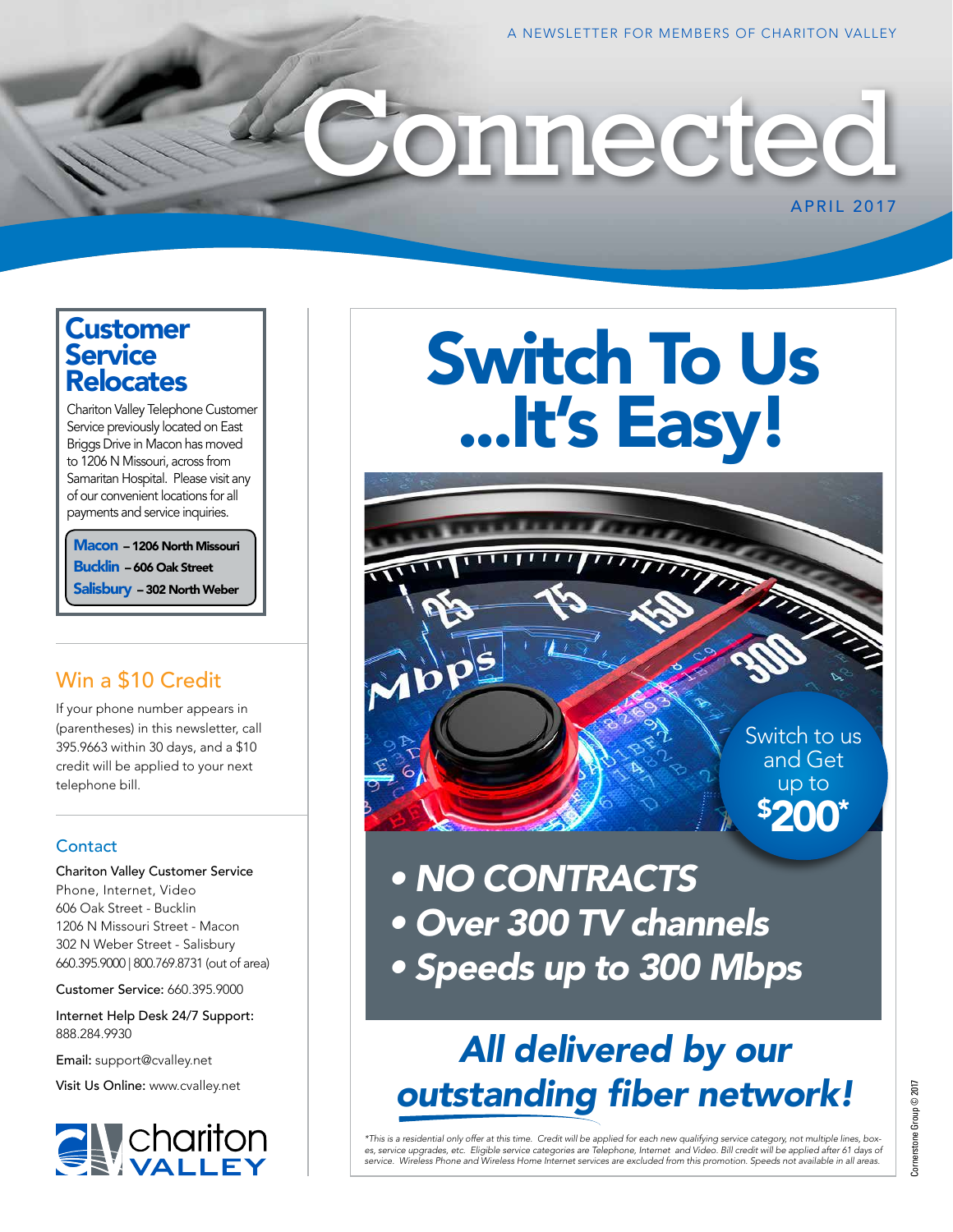### WatchTVEverywhere Gives You Lots of Entertaining Options

Pick your device. Pick your location. Pick your program. With WatchTVEverywhere, you can pick from so many options for how, where, and what you watch.

Watch your favorite drama show on your smartphone while having coffee at the corner café. Watch a comedy special on your laptop during your lunch hour. Or watch a movie on your tablet while lounging on your front porch or patio. WatchTVEverywhere works from anywhere you have an internet or mobile data connection.

Plus, WatchTVEverywhere is FREE with your qualifying Chariton Valley Video package. The specific networks (695.3288) available to you on your mobile devices will be based on your Video package subscription.

To access content through WatchTVEverywhere, you'll first need to register at www.cvalley. net/WatchTVEverywhere. It's quick and easy; just have your Chariton Valley account number handy. Not yet one of our video customers? Call us today at 660.395.9000 to sign up.



## Our Commitment to You

**Thariton Valley's mission for 65 years has been "Keeping You** Connected." Our commitment to you is the delivery of quality communication solutions through the latest technologies to enable new businesses, job opportunities and the best education for our children. During our 65-year history, Chariton Valley has returned \$28,975,000 to you, our Members.

Chariton Valley is committed to build the future with the most sustainable technology – fiber. We understand our communities need the technology of fiber to move forward. Fiber is known to be future-proof which is why Chariton Valley has put a high priority on building a fiber network in all our service areas. The fiber we install today will accommodate changes well into the future without the need to build a new network.

Over the last three years alone, we have re-invested \$7,400,000 in facilities for our communities. Our goal, our commitment, is to extend our fiber network to all our Members through a \$42,000,000 construction project. We would like to announce the rural customers of the Bevier exchange and those in and around the Clifton Hill exchange will be our first to be completed with construction to begin this summer. If you are not in the Bevier or Clifton Hill area, don't despair, fiber will be extended to all areas by completing three to five exchanges a year until all Members are served by our fiber network. As we move from area to area, Members will be notified by mail and kept up-to-date on the progress of each construction project. Watch for project updates in your Connected newsletter.

We are extending our fiber network for many key reasons, chief among them, reliability. The reliability of fiber is unsurpassed; it's far less prone to interference than traditional cable. Fiber provides countless benefits and ensures our communities can take advantage of all the technologies available and secures a sustainable future for our children, their children and many generations to come.

Together we can build the future and ensure our communities are at the forefront of technology by preparing for the future today.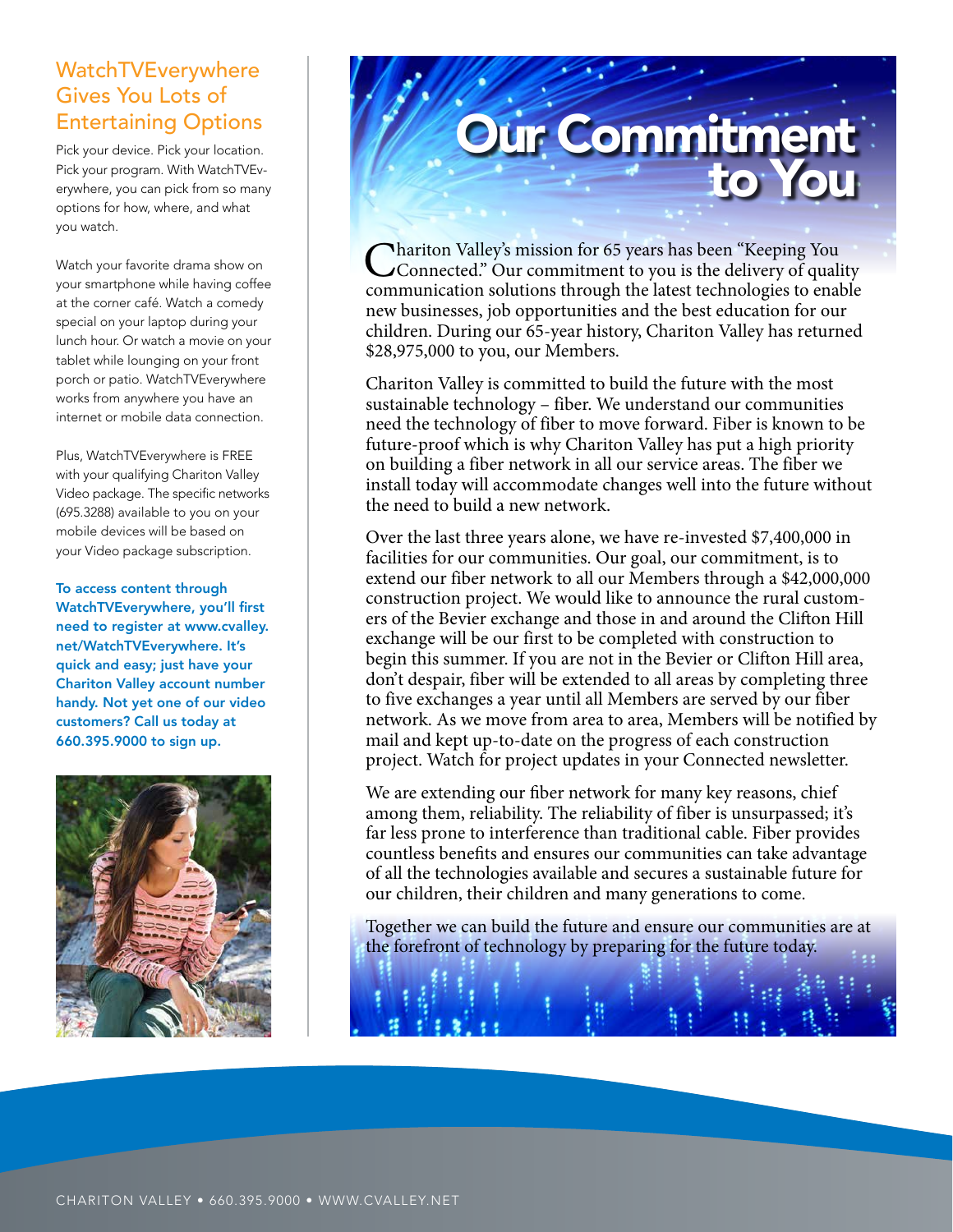## Chariton Valley Telephone Sends Emily Minor to Washington D.C. this Summer

Congratulations to Emily Minor,<br>
daughter of Dean and Denise Minor of Huntsville, who was selected for the all-expenses paid trip to Washington D.C. sponsored by Chariton Valley Telephone Corporation. Emily will represent Chariton Valley at our nation's capital June 3-7 and will be joined by more than 100 other high school juniors from across the United States. She will receive a first-hand glimpse at the legislative and governmental processes and visit some of the nation's



most historic sites, including the Lincoln Memorial, Arlington National Cemetery, the Smithsonian Museums and much more.

Emily is the nineteenth student Chariton Valley has sponsored for this trip and the first student from Westran School. Emily was selected through a nomination and interview process. Each high school selected one high school junior in the top 25% of their class, whose parents are members of Chariton Valley Telephone Corporation. Selected students were invited to Chariton Valley Headquarters on March 16th for an interview with a committee of Board Members who selected the recipient of the trip.

"Chariton Valley proudly participates in this program because it allows students to better understand telecommunication issues and experience history in the making," said Kirby J. Underberg, Chariton Valley's CEO and General Manager. "We hope that by educating them about the industry, we will not only broaden their horizons, but also strengthen our communities," Underberg concluded.

*For more information about the Youth Tour or other programs provided by Chariton Valley, please contact Donna Bell, Manager of Economic Development and Public Relations, at 660.395.9636.*





You're Invited to Our Customer Appreciation Celebrations!

All events will be held from 11:00am - 1:00pm

May 16 - Hale Main Street

Chariton Valley Office Locations: May 17 – Bucklin May 18 - Salisbury May 23 – Brookfield May 24 – Moberly May 25 – Macon

*This is our way of saying thanks for your support of Chariton Valley. Stop by to enjoy:*

- FOOD free hot dogs, chips and a drink
- **FUN** good times with friends and neighbors
- PRIZES great giveaways and prize drawings

 $\mathcal{L}% _{0}=\mathcal{L}_{\mathrm{CL}}\times\mathcal{L}_{\mathrm{CL}}\times\mathcal{L}_{\mathrm{CL}}$ 2017 Chariton Valley Directory - Additional Yellow Pages Listing

### Millar Electric

39174 Salisbury Road Salisbury  $\mathbf{I}$ 

660.388.6353

 $\mathbf{I}$ *Please cut this out and place in the*   $\mathbf{I}$ *front of your directory for future reference.*